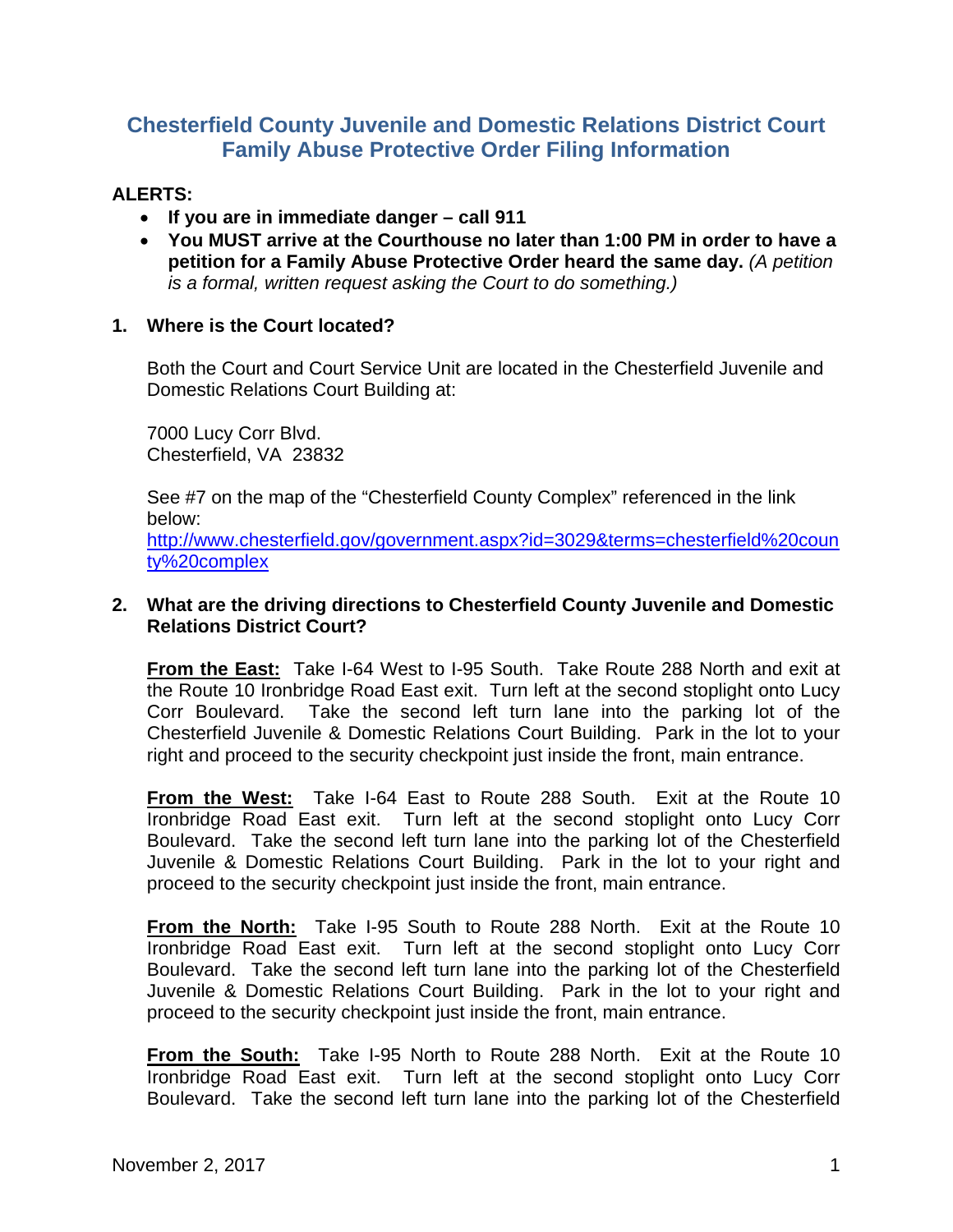Juvenile & Domestic Relations Court Building. Park in the lot to your right and proceed to the security checkpoint just inside the front, main entrance.

## **Google map link to 7000 Lucy Corr Blvd. Chesterfield VA 23832**

http://maps.google.com/maps?f=q&hl=en&q=7000+Lucy+Corr+Blvd.+Chesterfield,+ VA+23832&ie=UTF8&z=15&ll=37.385231,- 77.512579&spn=0.014867,0.053988&om=1&iwloc=addr

## **a. To Zoom in or out:**

Click on the up or down arrow in the upper left corner

- **b. To Navigate closer to the location of choice:**  Click and drag your mouse on the map
- **c. For Driving Directions:**  Under the address text box click on Get Directions Type your address or starting point in the empty text box Click the "Get Directions" button.

## **3. Where is parking available at the courthouse?**

From Lucy Corr Blvd, turn left at the Juvenile and Domestic Relations Court sign. Take an immediate right into the visitor parking lot. There is no fee for parking.

## **4. What bus transportation is available to the Courthouse and at what cost?**

Chesterfield County does not have public bus transportation.

The Chesterfield County Coordinated Transportation Program, Access Chesterfield, provides transportation services for any Chesterfield County resident who is disabled or, over age 60, or who meets federal income guidelines regarding poverty levels. See: http://www.chesterfield.gov/AccessChesterfield/

Transportation providers are contracted by the Chesterfield County Access Chesterfield program to provide transportation service within the Chesterfield County, Richmond, Petersburg, Hopewell and Colonial Heights metropolitan areas.

#### **5. What taxi service is available to the Courthouse?**

There are several taxi companies that serve Chesterfield County. Go to **Google** , and type in the phrase **'taxi services and chesterfield vans;'** the first hit is map of the area and a list of taxi services available with address and phone numbers or look in the yellow pages of the phone book. You may also use services such as Uber and Lyft.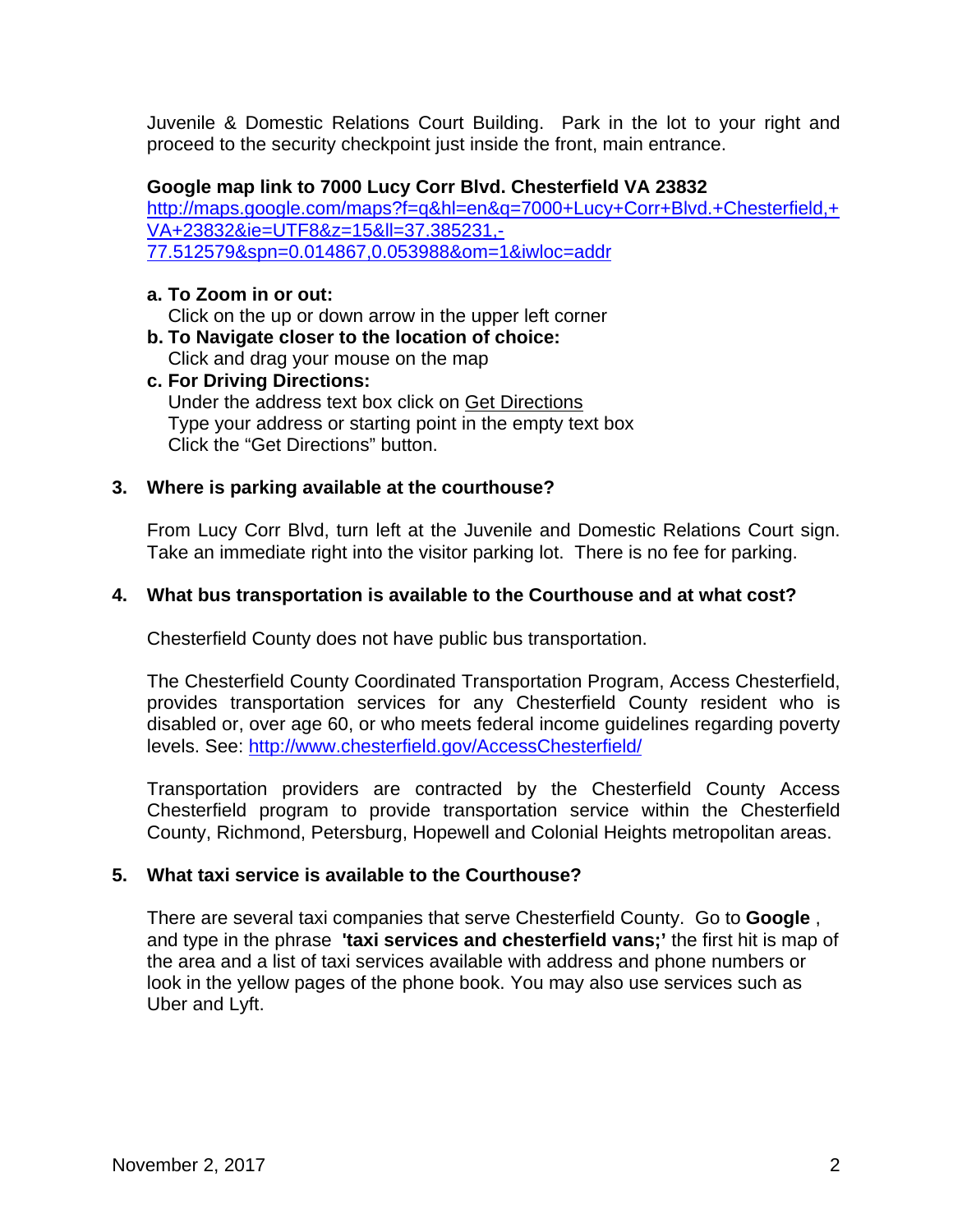## **6. What other assistance is there for transportation?**

The YWCA Women's Advocacy Program (804-612-6126) can sometimes help victims with cab fare if they can not find any other means of transportation to court for protective orders.

## **7. What should I wear to Court?**

- Appropriate dress is required for all court proceedings. Please:
- No shorts
- No tank tops
- No mini skirts
- No cut-off jeans
- No clothing with obscene or vulgar wording or pictures

# **8. What should I bring with me?**

## **You must have:**

- A picture ID of yourself (this can be a driver's license, work identification tag, or military ID).
- The name and address (not a P.O. box) of the person from whom you are seeking protection.
- A full description of the event that led you to seek a protective order. If you used the I-CAN system, bring the Affidavit with you. **YOU WILL NEED THIS SAME INFORMATION FOR THE FULL HEARING that will be scheduled if a Preliminary Protective Order is issued.** You will be asked to testify at the full hearing about the event that made you want to seek protection.

## **You also should bring with you:**

- As much identifying and contact information as possible about the person from whom you are seeking protection. **This information is essential because the Sheriff must be able to find this person for the Protective Order to take effect. PLEASE TRY TO PROVIDE:**
	- $\triangleright$  name, nicknames, aliases;
	- $\triangleright$  date of birth;
	- $\triangleright$  home, work, cell phone and pager numbers;
	- addresses for home, work, friends, relatives, and places frequented;
	- $\geq$  age, height, weight, eye color, hair color, distinguishing marks;
	- $\triangleright$  social security number
	- $\triangleright$  tendencies toward violence;
	- $\triangleright$  ownership or possession of weapons, especially firearms;
	- $\triangleright$  existence of a concealed weapons permit;
	- $\geq$  a history or presence of drug or alcohol abuse, or mental illness and
	- $\triangleright$  a recent photograph of that person.
	- A copy of an Emergency Protective Order if one was issued.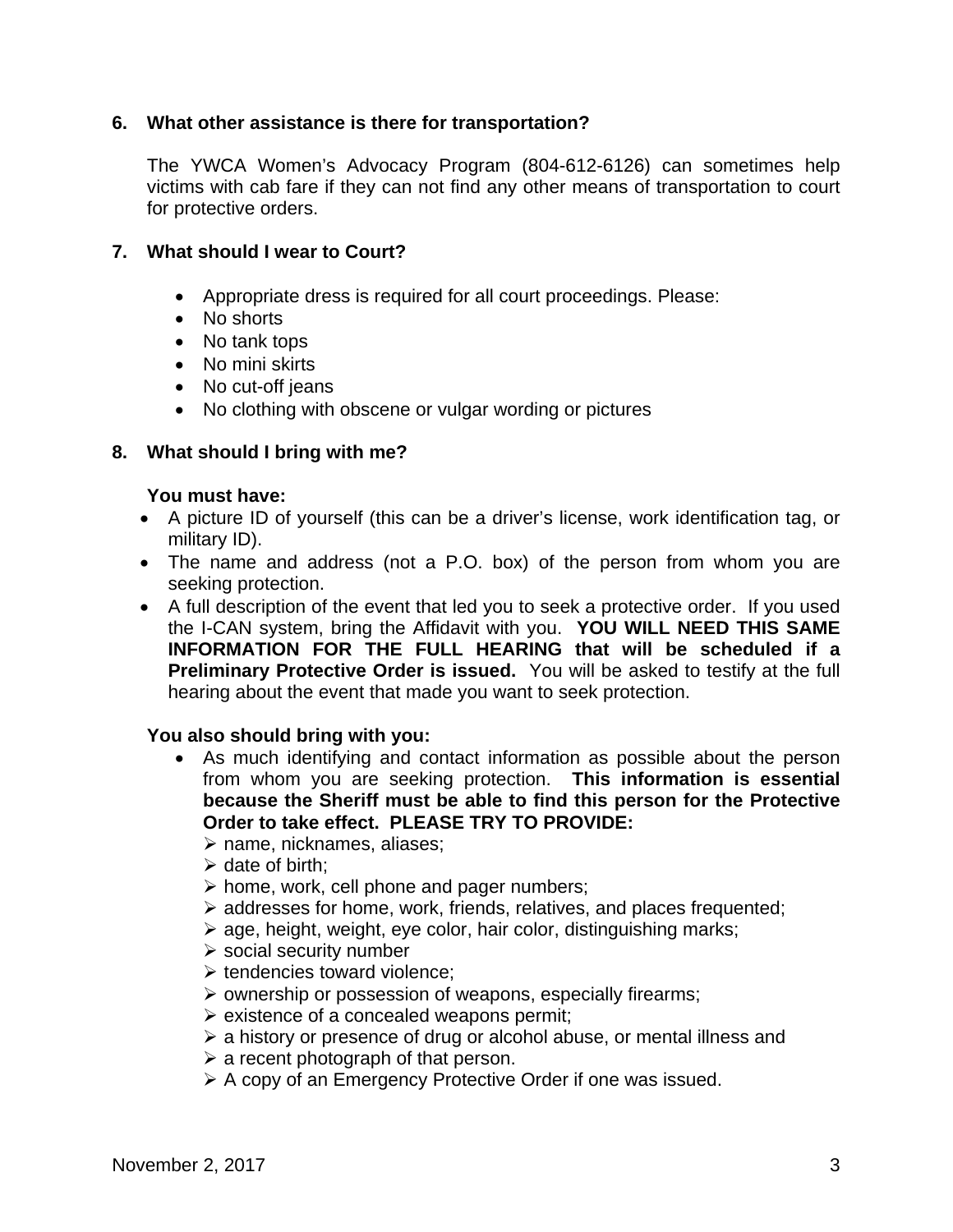$\triangleright$  Any photographs, police reports, or medical records related to the event that led to the petition for a Family Abuse Protective Order

 Copies of any other existing court orders involving BOTH you and the other person.

 $\triangleright$  If possible, birth certificates and social security numbers for children for whom you may be seeking protection.

## **9. What should I NOT bring with me?**

The Court prohibits **ALL electronic devices** including but not limited to: cell phones that include a camera, tablets, lap top computers, tape recorders, radios, video games, iPods, Apple watches, MP3 players, DVD and CD players.

The Court prohibits **ANYTHING that could be used as a weapon** including but not limited to: guns, knives, scissors, nail trimmers and knitting needles.

As you enter the Courthouse, you will go through a screening process conducted by a Sheriff's deputy. The process includes screening of all cases and purses brought into the building as well as a "walk through" screening. **ALL Prohibited items MUST be left outside the Courthouse at home or in your vehicle. Sheriff's deputies WILL NOT hold or take any responsibility for items left outside the Courthouse. PLEASE DO NOT BRING ANY OF THE PROHIBITED ITEMS WITH YOU.** 

- There is **NO SMOKING** in the Courthouse.
- Food and drink are allowed **ONLY IN RESTRICTED AREAS.**

## **10. What should I do if I need an Interpreter?**

If you need an interpreter, call ahead to (804) 748-1372 to schedule an appointment and tell the Court Service Unit/Domestic Relations Office that you will need an interpreter.

If your case is not heard on the same day as your appointment and you are given a court date, the Clerk of Court's Office will ensure that you have an interpreter assigned for your hearing. Prior to court, you may confirm with the Clerk's Office at (804) 748-1379 that an interpreter has been assigned to assist you.

I-CAN! Virginia is available in Spanish. I-CAN! Virginia is a free online program that helps a person complete the forms necessary to ask the court for a protective order. Go to: https://www.vacourtformhelp.courts.state.va.us/ and follow the prompts. For additional information about I-CAN! Virginia and how it works, go to: http://www.ican.courts.state.va.us and click on the I-CAN! Virginia Frequently Asked Questions link.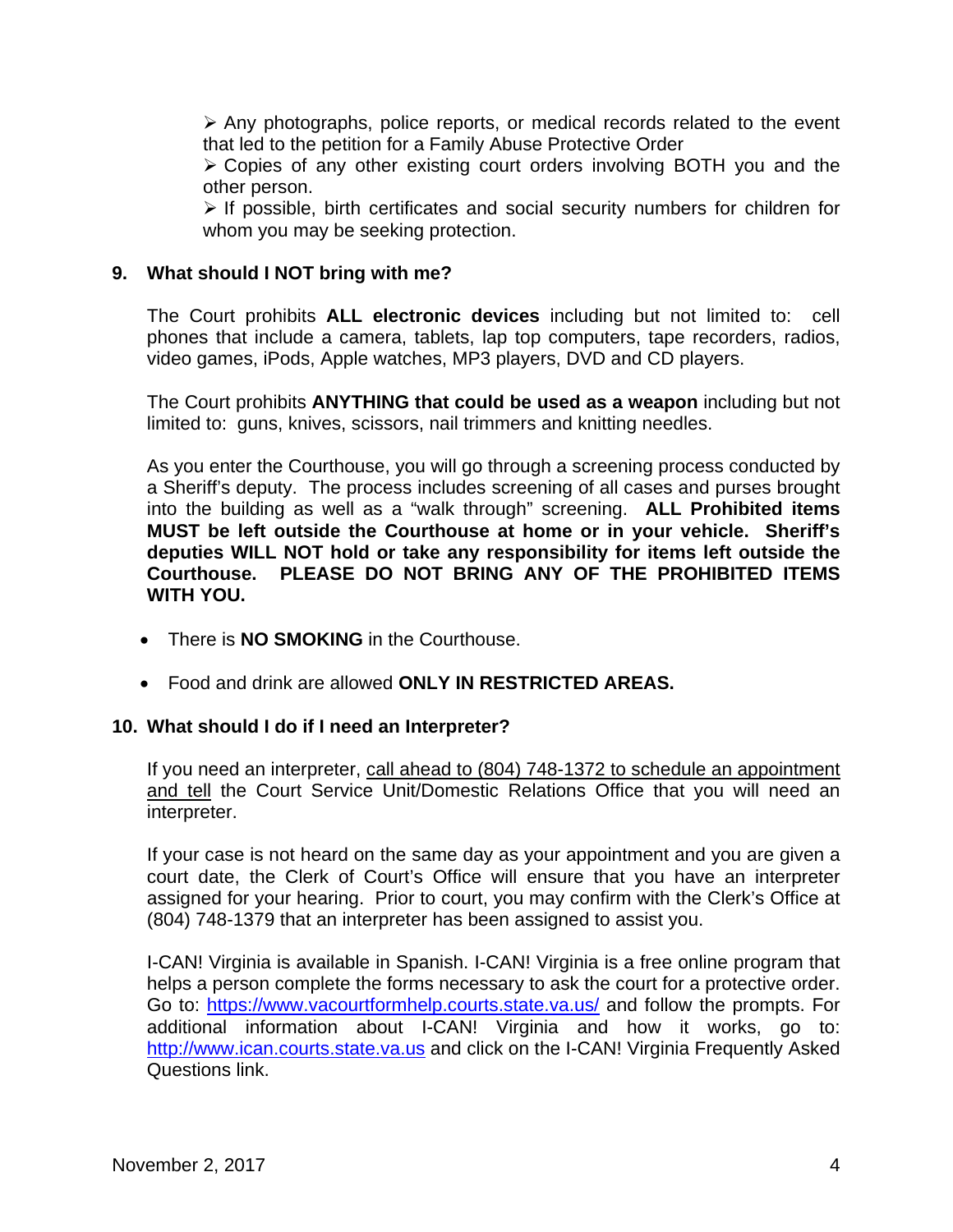## **11. What should I do if I need help because of a physical challenge?**

If you are physically challenged, you may notify the Clerk's Office at 804-748-1379 as soon as you file your petition. The Clerk's Office will arrange to have a Bailiff available to help when you arrive at the Court House.

#### **12. Who should I bring with me to court?**

- You should bring any adult witness to the abusive event.
- You are discouraged from bringing young children with you to court. If you must bring children, please bring an adult to supervise the child while you are in the courtroom.
- Avoid bringing anyone who may cause a disturbance during your visit to the Courthouse.

## **13. What days can I file for a Family Abuse Protective Order at Chesterfield County Juvenile and Domestic Relations District Court?**

When seeking a Family Abuse Protective Order, you may come Monday through Friday from 8:00 AM- 4:30 PM, *except* for state and federal holidays and severe weather that typically causes the closing of government services and schools. Other Domestic Matters such as custody, visitation and support are handled Monday through Friday from 8:00 AM – 3:00 PM.

**14. How early can I arrive to file a petition for a Family Abuse Protective Order?** *(A petition is a formal, written request asking the Court to do something.)* 

The Court Service Unit office hours are from 8:00 AM until 4:30 PM. You may arrive as early as 8:00 AM.

## **15. How late can I arrive to file for a Family Abuse Protective Order and have the petition reviewed the same day?**

*(A petition is a formal, written request asking the Court to do something.)*

Protective Order hearings occur at 2:00 PM daily. While the court does have an internal cut-off time for processing paperwork, decisions to hear protective order requests made after 2:00 PM (but before 4:30 PM) will be decided on a case-bycase basis. The Magistrate's Office is open 24 hours per day, 7 days per week, and can assist with Emergency Protective Orders as well.

# **16. How long should I expect to spend at the Courthouse in order to file the petition for a Family Abuse Protective Order and have the petition heard the same day?**

*(A petition is a formal, written request asking the Court to do something.)*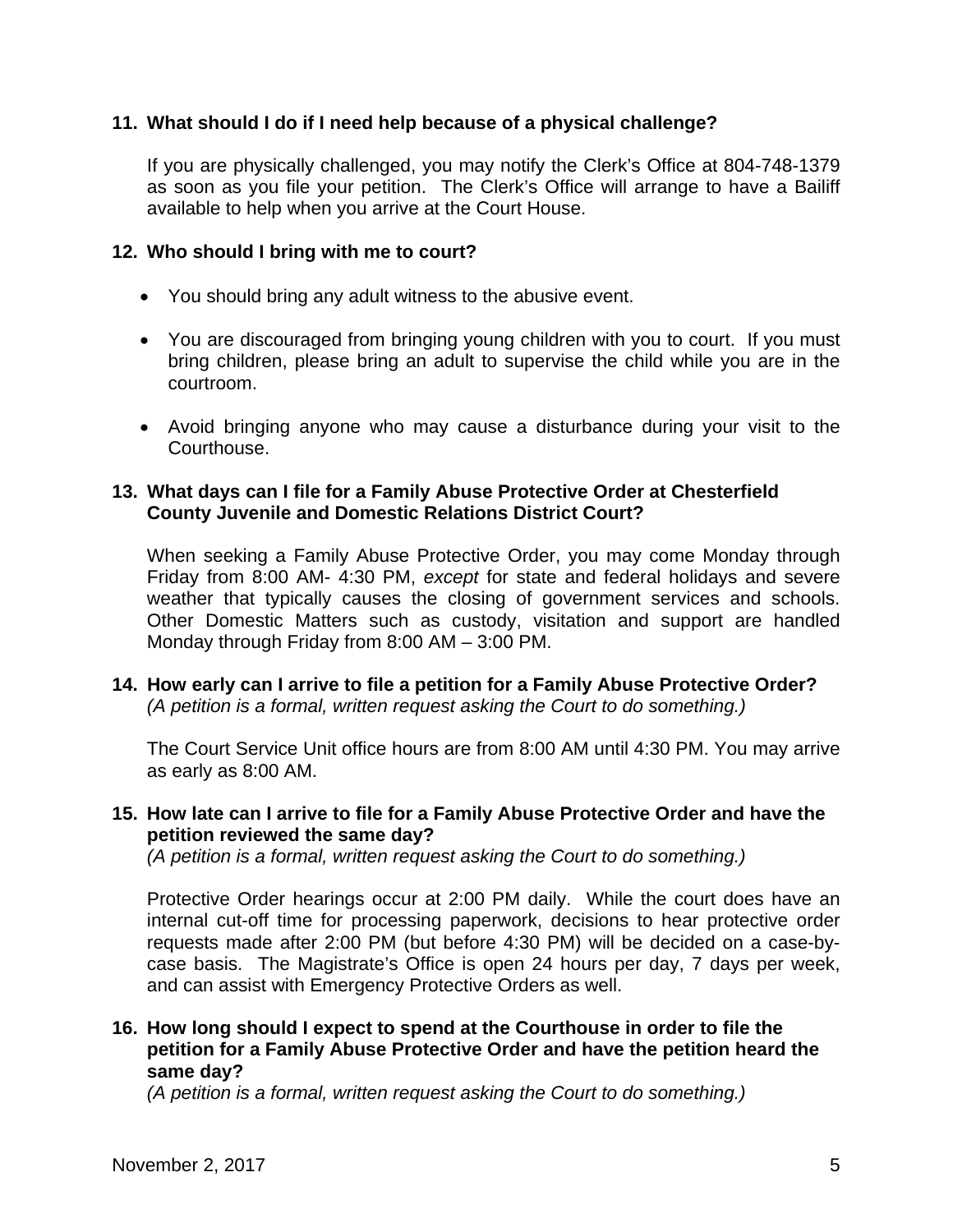- Be prepared to spend several hours at the Courthouse meeting with the Court Service Unit intake officer completing paper work and with other court personnel. You MUST arrive before 1:00 PM if you wish your petition to be heard the same day. (see answer to question #15)
- Once you have completed your paperwork at the Court Service Unit, you will meet with a victim advocate to help you prepare for the hearing. Sometimes there are pro-bono attorneys who represent victims in the protective order hearing (pro-bono means "at no cost" to you). If this is available, the victim advocate will tell you how to sign up.

## **17. Where should I go after passing through the security check at the door?**

Turn right and proceed down the hall to the Court Service Unit. The door is marked "Court Services, Probation and Parole." Enter through this doorway and a receptionist will be there to assist you from this point.

## **18. How do I contact the Court for more information?**

- Clerk's Office (804) 748-1379
- Court Service Unit (804) 748-1372

## **19. What should I do if I feel I am in immediate danger?**

- Call 911 if you are in immediate danger.
- You may also call the YWCA Women's Advocacy Program's 24 hour hotline at 804-612-6126 for help with safety planning.
- **20. What should I do if an Emergency Protective Order that was issued expires before I am able to have a petition for the Family Abuse Protective Order filed and reviewed?**

(*Emergency Protective Orders are most often issued by Magistrates and may last only 72 hours)*

You may go to the Magistrate's Office and ask for a new Emergency Protective Order. You will have to provide information to the Magistrate to justify a new order.

## **21. How do I contact the Magistrate's Office for more information?**

The Magistrate's Office is in the Chesterfield County Jail located at 6900 Mimms Drive, two blocks south of the courthouse and directly behind the county police headquarters. The office never closes and may be reached by phone at 804-748- 1410. There is no fee for parking.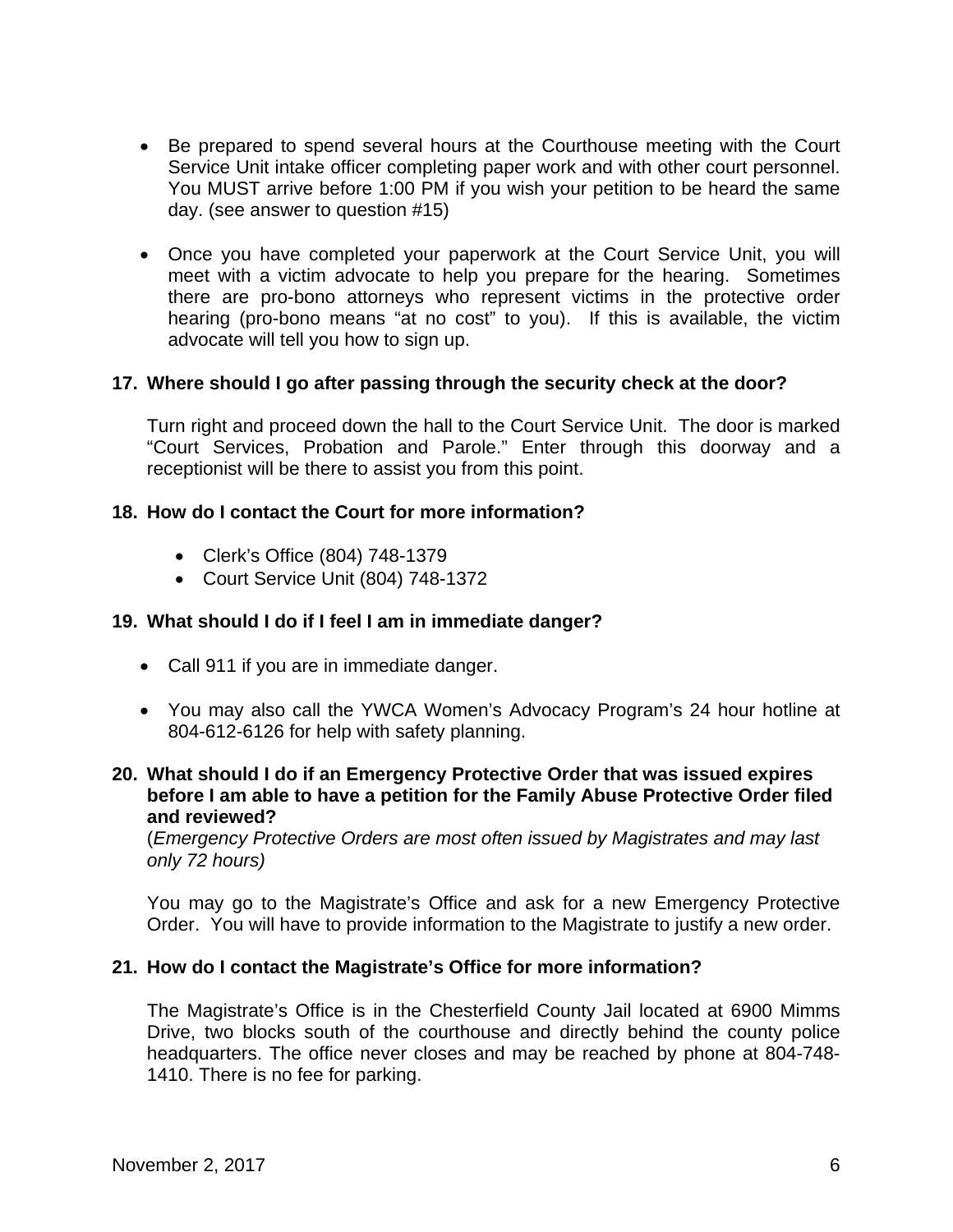See #25 on the map of the "Chesterfield County Complex" referenced in the link below:

http://www.chesterfield.gov/government.aspx?id=3029&terms=chesterfield%20coun ty%20complex

## **22. Do I need a lawyer to file a petition for a Preliminary Protective Order?**

*(A petition is a formal, written request asking the Court to do something.)*

**You do not need a lawyer to file for a preliminary protective order.** The CSU intake officer will provide assistance to help you complete the petition/necessary paperwork and will provide basic information about preparing for your court hearing. The intake officer, however, cannot give you legal advice. You may want to retain an attorney to represent you at your full hearing, especially if the person from whom you want protection will have an attorney. (see question 22)

## **23. How can I find a lawyer to help me?**

You may qualify for a lawyer to help you at no cost by contacting **Central Va. Legal Aid** located in downtown Richmond (804) 648-1012 ext. 3017. If you cannot speak with someone immediately, please leave a telephone number where you can be safely contacted and the date of your hearing. The website has a lot of very helpful information, www.cvlas.org

You may also contact the **Va. State Bar Lawyer Referral Service** at (804) 775- 0808 or 1-800-552-7997 or www.vsb.org.

**Chesterfield County Victim/Witness** participates in a pro-bono (free) program with local lawyers who volunteer to assist persons requesting a protective order. Please contact Jackie Dean, Coordinator, at (804) 717-6179 for more information. Their office is located on the 2nd floor of the Chesterfield Juvenile Court in the Commonwealth Attorney's office.

There are many lawyers in the Chesterfield area who practice family law regularly in the Juvenile Court and who would be willing to assist you, please check the Yellow pages under "Lawyers".

You may also find resources at https://selfhelp.vacourts.gov/ and https://virginia.freelegalanswers.org/ .

## **24. How will I know when the Protective Order is served on the person from whom I want protection?**

Contact Civil Process section in the Sheriff's Office at (804) 751-4412.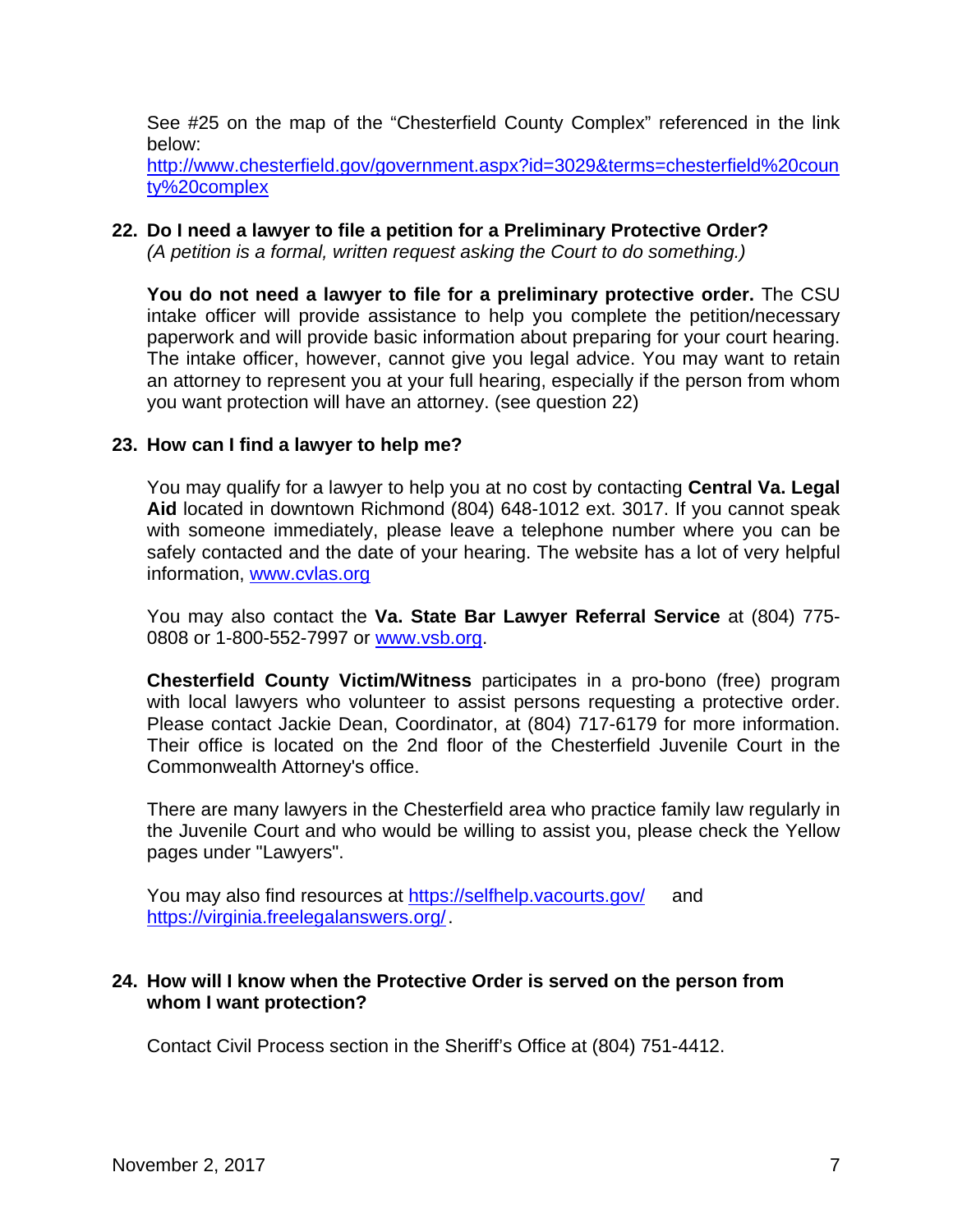## **25. What resources are available in Chesterfield?**

- **Chesterfield County Domestic and Sexual Violence Resource Center**  Victim Advocate (804-318-8265). Provides assistance with protective orders, crisis intervention, individual and group counseling, case management, court accompaniment and community referrals.
- **Chesterfield County Victim/Witness Assistance Program, Domestic Violence Unit** (804-717-6179). Provides information on victims' rights and court accompaniment, assistance with protective orders, safety planning, referrals to community resources. Services available in Spanish.
- **Chesterfield County Police Domestic Violence Coordinator** (804-318-8110). Provides safety planning, assistance with protective orders, referrals to community resources.
- **YWCA Women's Advocacy Program** (804-612-6126). Provides a 24 hour hotline, shelter for women and children, individual and support group counseling, safety planning, and referrals to community resources.
- **Central Virginia Legal Aid, Domestic Violence Unit** (804-648-1012, ask for domestic violence intake). Provides legal advice and court representation for low-income victims *who meet eligibility requirements*. Handles protective orders, custody/visitation and child/spousal support.
- **Chesterfield County Mental Health Support Services** Intake (804-748-1227); 24 hour crisis (804-748-6356). Provides mental health counseling, substance abuse services, and crisis intervention services.
- **Chesterfield/Colonial Heights Department of Social Services** (804-748- 1100). Provides financial assistance benefits. Provides child protective services for abused/neglected children and adult protective services for abused elderly/disabled adults.
- **The James House** (804-458-2840). Provides trauma informed support, advocacy, and education for people affected by sexual violence, domestic violence, or stalking.
- **Magistrate's Office** (804-748-1410) is in the Chesterfield County Jail located at 6900 Mimms Drive. The Office is open 24 hours per day, seven days per week including holidays. The magistrate is a judicial officer who has the authority to issue warrants of arrest, emergency protective orders, set bail and issue subpoenas. A magistrate can also issue mental health or medical temporary detention orders and emergency custody orders.
- **Virginia Family Violence and Sexual Assault Hot Line 1-800-838-8238 V/TTY.** This statewide hotline will connect you with domestic violence services and resources throughout the state.
- **Chesterfield County Public Library System.** The Chesterfield County Public Library System provides computers for the public to use free of charge. You must have a library card or a picture I.D. Staff is available to get you started on the computer, and help you understand the terminology used as well as the instructions that you must follow. Library staff can also help with directions to the